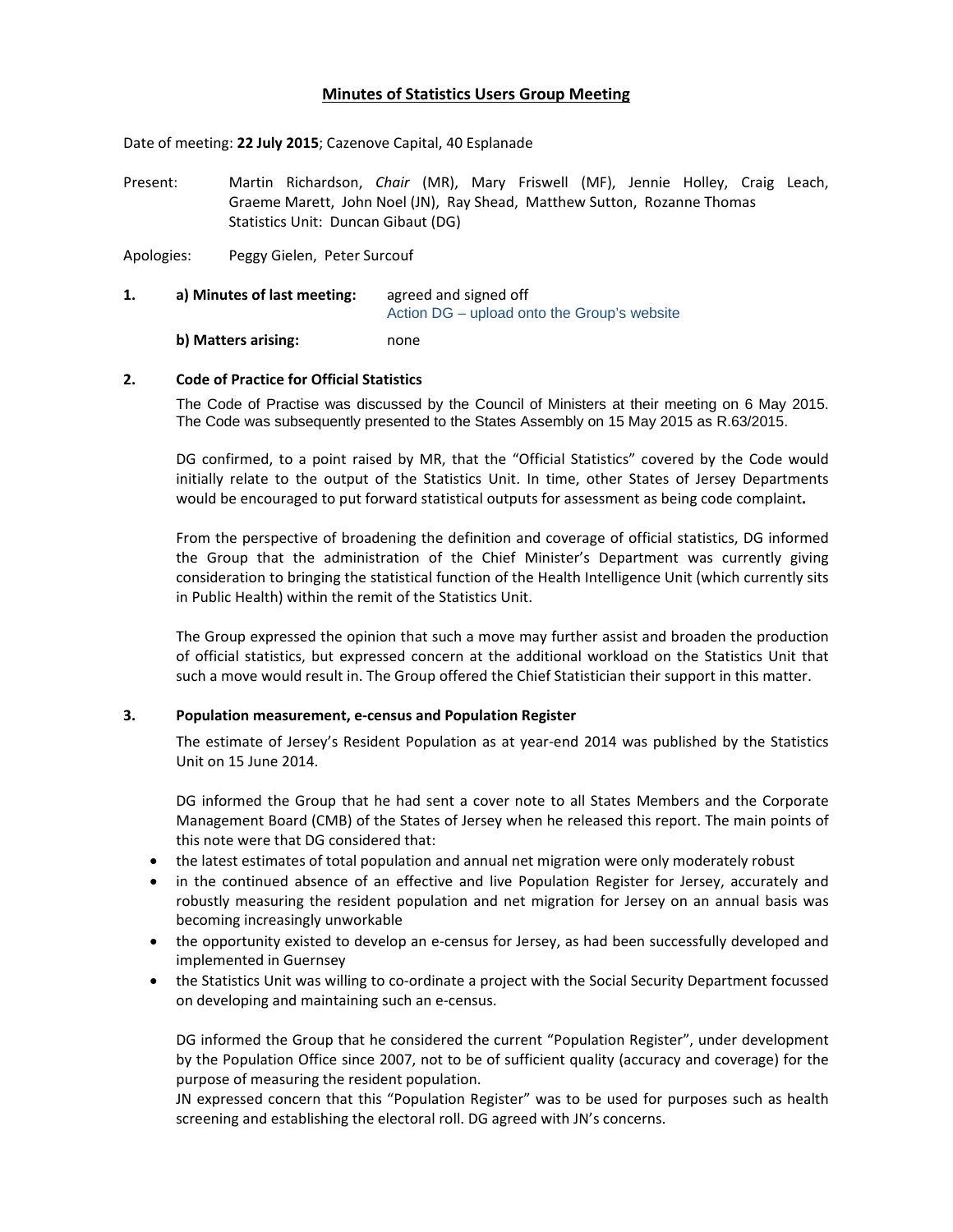DG informed the Group that since his note to States Members and CMB some preliminary discussions had taken place between the Statistics Unit and senior members of the Social Security Department and the e-gov project, regarding potential resource requirements of the Statistics Unit in order to develop an e‐census.

The Group offered their ongoing support to the Statistics Unit as this initiative progressed.

### **4. Statistics legislation**

The Group endorsed its previously expressed intention to recommend the development of statistical legislation for Jersey, as initially discussed at the Group's meeting of 6<sup>th</sup> August 2014. Action DG – draft a letter on behalf of the Group to the Chief Minister recommending that he give consideration to:

- the establishment of a legal framework for Official Statistics in Jersey;
- instructing the Law Draftsmen, in consultation with Statistics User Group and the Chief Statistician, to draft appropriate legislation.

#### **5. Update on Statistics Unit activity**

DG summarised the recent publications and ongoing work of the Statistics Unit:

Recent:

- Annual Survey of Financial Institutions, 2014
- Quarterly Retail Prices Index; Business Tendency Survey Retail Sales Index; House Price Index
- Monthly **Monthly** Registered Actively Seeking Work

#### Ongoing:

 **Household Spending and Income Survey, 2014/15** survey component completed end of April 2015 data entry nearing completion; analysis about to start aiming for publication (separate Income and Spending reports) by end of 2015

# **Jersey Annual Social Survey, 2015**

survey component completed; data entry nearing completion analysis about to start publication provisionally scheduled for 25<sup>th</sup> November 2015

- **Manpower Survey, June 2015** publication provisionally scheduled for 25<sup>th</sup> November 2015
- **Private sector rental statistics** experimental methodology being developed and trialled aiming for first publication in early 2016

#### **6. AOB**

i. DG: as of June 2015, the Statistics Unit had a Twitter account: @jsystats All the Unit's reports were now to be announced via this account, with ongoing release of the main points of each report, including infographics.